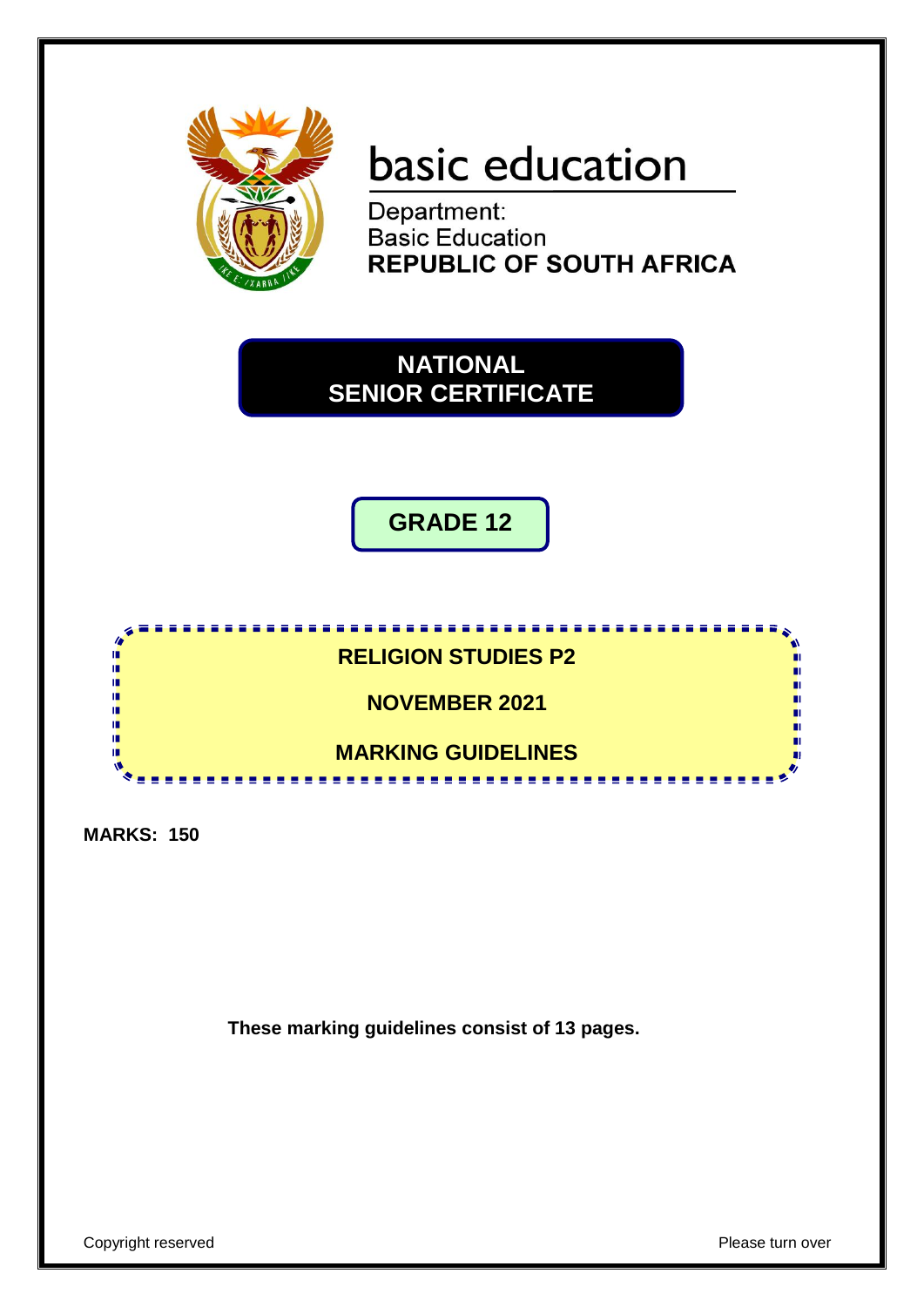#### Religion Studies/P2 2 DBE/November 2021 NSC – Marking Guidelines

#### **QUESTION 1**

- 1.1 It is violence arising out of unequal gender roles and power relationships. It is rooted in gender inequality, the abuse of power and harmful norms.
	- The overwhelming majority of victims are women, resulting from their perceived subordinate status in society.
	- In some cases, men do become victims of GBV.
	- It includes any act or threat, usually by males, that inflict physical, psychological or sexual harm.

#### **NOTE:Other relevant responses must be credited**.

- 1.2 Psychological or emotional abuse: harassing, threatening to take children away from the victim, isolating him/her from family.
	- Verbal abuse: calling the victim by derogatory names, humiliating him/her in the presence of others.
	- Sexual abuse: forcing the victim into unwanted sexual acts.
	- Spiritual abuse: belittling the victim's spiritual beliefs, not allowing him/her to attend the place of worship of his/her choice.
	- Cyber abuse: the victim is often shamed or blackmailed by the perpetrator.
	- Financial abuse: denying the victim access or unreasonably limiting spending of family finances.

NOTE: In all the above examples, the perpetrator and victim are from different genders.

1.3 The following are among the major causes of GBV:

- **Religious and cultural norms:**
- granting men control over female behaviour.
- **Associating with peers who condone violence.**
- The perpetrator will see gender based violence as a way to resolve conflict .
- **Witnessing marital violence and being abused as a child.**
- In later life, the abuser will see the violence as normal.
- **Poverty, low socio-economic status, lack of education and unemployment.**
- The victim will have low self esteem, and not be in a position to exercise his/her rights.
- **Patriarchal society**
- This results in male control of wealth and decision-making in the family./ Rigid gender roles with inherent male domination.
- **Substance abuse, such as drugs and alcohol.**

 Levels of self control decrease, and violence increases within the family. **NOTE: Other relevant responses must be credited.**

#### **Mark only the first three responses.**

- 1.4 Impact on women's health: physical and psychological health problems e.g. disability, anxiety, fear, suicide.
	- Economic and social impact: rejection and social stigma, reduced ability to participate in social and economic activities.
	- The impact on the woman's family and dependants: divorce, broken family and jeopardised family's economic and emotional development.

 $(12)$ 

 $(12)$ 

(2)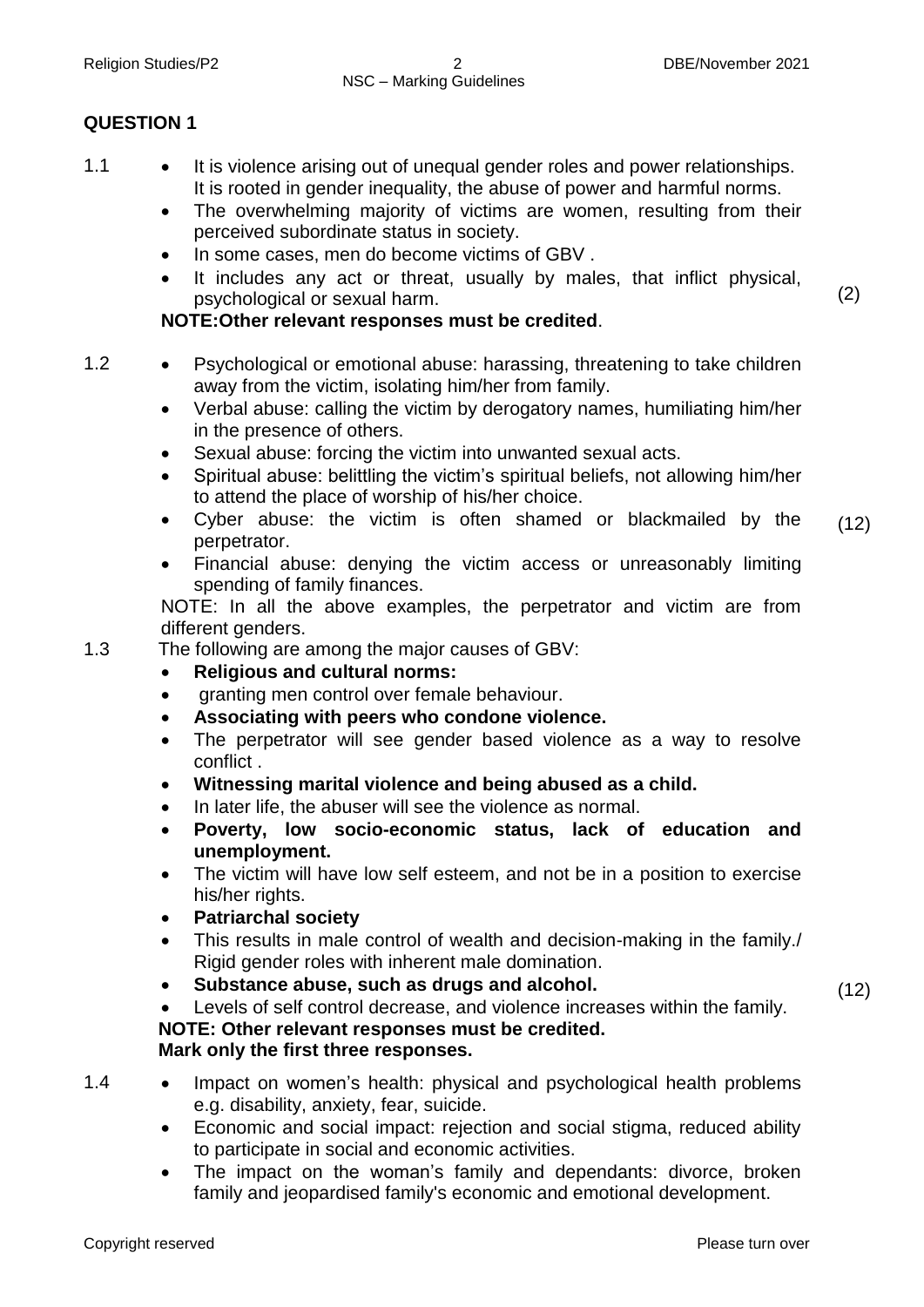- The impact on the perpetrators: facing arrest and imprisonment, increased tension in the home.
- The impact of GBV on wider society: burden on health and judicial systems.
- GBV can also result in mob justice, as the culprit is usually known by the victim's family/ community.
- While the overwhelming majority of GBV victims are women, it is acknowledged that men too can be abused by women.

**NOTE: Other relevant responses must be credited. Mark only the first three responses.** (12)

#### 1.5 **EXAMPLE 1: ISLAM**

- According to Islam women have the legal right to do business, and to inherit property.
- The woman's property belongs solely to the woman. The husband cannot use it without her permission.
- The Qur'an describes husbands and wives as 'garments' to one other: protecting, beautifying and comforting each other.
- Islam banned the practice of families inheriting women when the husband dies.
- According to Islam women are not supposed to be treated as having unequal status within marriage and society.
- The Qur'an calls upon men not to threaten women with divorce.
- Men are the maintainers/protectors of women (Qur'an 4.34).

#### **EXAMPLE 2: HINDUISM**

- The reverence for femininity exhibited in their faith reveals an inherent respect for women and thus a condemnation of GBV.
- Hindus believe that the mother is most important and truly divine.
- They worship God as Mother, thus each woman is considered a manifestation of the Divine Mother.
- Women should be given protection at every stage of life.
- Purity, self-control and devotion are values pertaining to men, as much as women.
- In the words of Swami Vivekananda, 'It is not possible for the bird to fly on only one wing.'
- The statement exemplifies the belief that man and woman are two wings of the same bird, and so a man is incomplete without a woman.

**NOTE: Other relevant responses must be credited.** (12)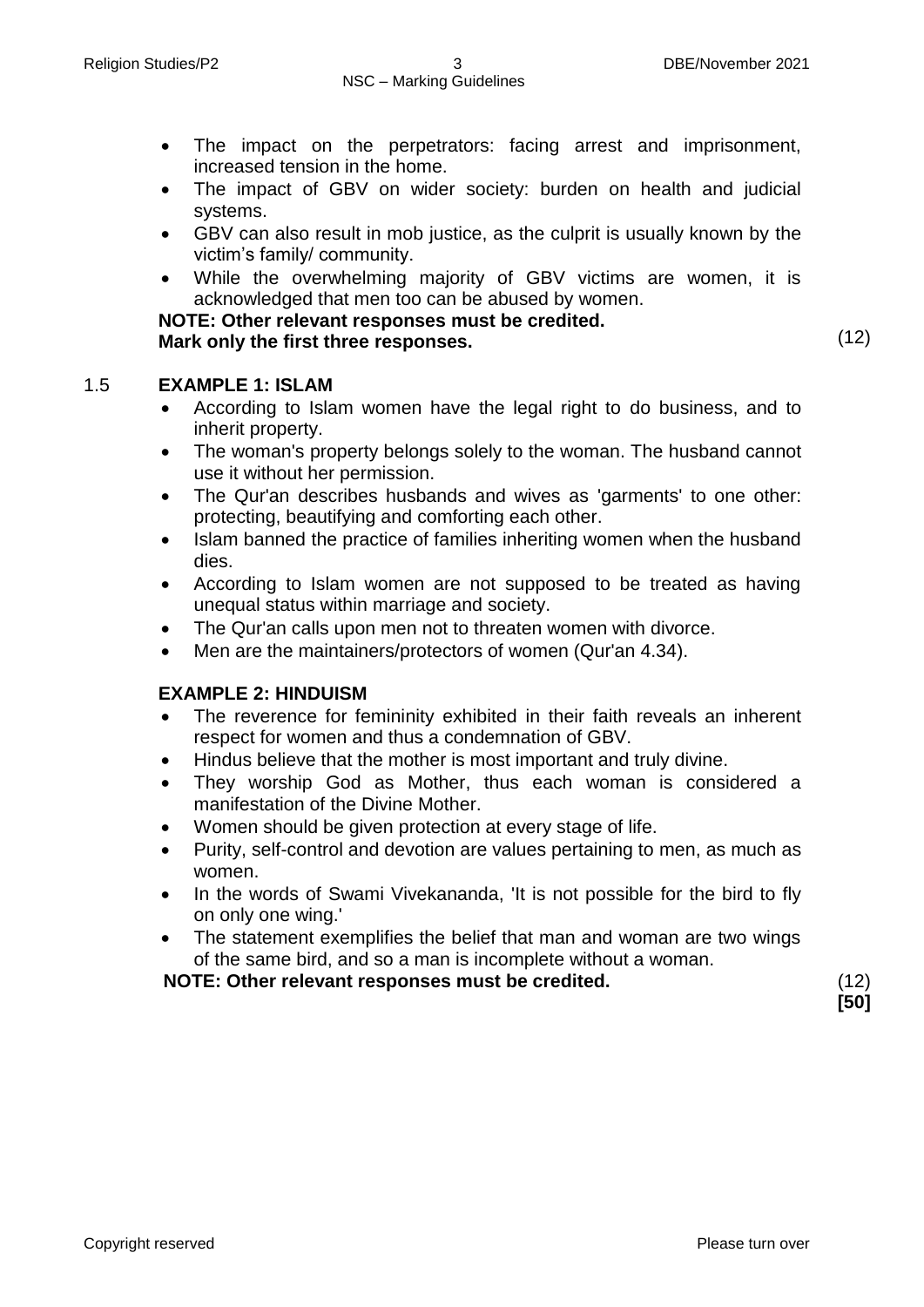#### **QUESTION 2**

#### 2.1 2.1.1 **EXAMPLE 1: ISLAM**

- According to the Qur'an, Allah created the universe in six phases.
- Allah provides the energy and everything that the universe needs for survival.
- According to Islam, the existence of the universe is not accidental.
- Life is not purposeless, but planned and purposeful.
- Each variety of plant and animal species in the world has important roles in the ecosystem.
- New forms of life are continuously being created and function according to established divine laws.
- The universe is not eternal but has a fixed timespan.

#### **EXAMPLE 2: BUDDHISM**

- Buddhists believe that the world was not created at any point in time.
- The world has been created millions of times every second and will continue to do so by itself.
- The world will break away by itself.
- According to Buddhism, the world system always appears and disappears in the universe.
- The universe, in which we live, has existed for an enormous period of time and possibly for endless time.
- The explanation of the origin of the world is not a concern in Buddhism.
- In the eyes of Buddha the world is nothing but Samsara the cycle of repeated birth and death.

#### **NOTE: Other relevant responses must be credited.**

(10)

- 2.2 Inspiration is an important normative source in many religions.
	- It forms the basis of sacred text.
	- It is the true origin of all religions.
	- It affirms the canonical teachings of religions.
	- Inspiration refers to the power or force of an extraordinary being taking over a chosen being.
	- The founding figures of many religions were inspired by a higher power or wisdom.
	- Such people felt that they received revelation from an extraordinary being.
	- In African Traditional Religion the mediums or diviners receive inspiration while they are in a trance.
	- Inspiration is a powerful motivation for the followers of a religion.
	- There are several types of inspiration, namely:
		- o Divine inspiration, which is direct and immediate and inspired the founders of religions.
		- o Contemporary inspiration, which is ongoing and serves to unite worshippers with their Creator.
		- o Mediums and diviners in the ATR communicate with the spiritual realm through inspiration.

#### **NOTE: Other relevant responses must be credited.** (12)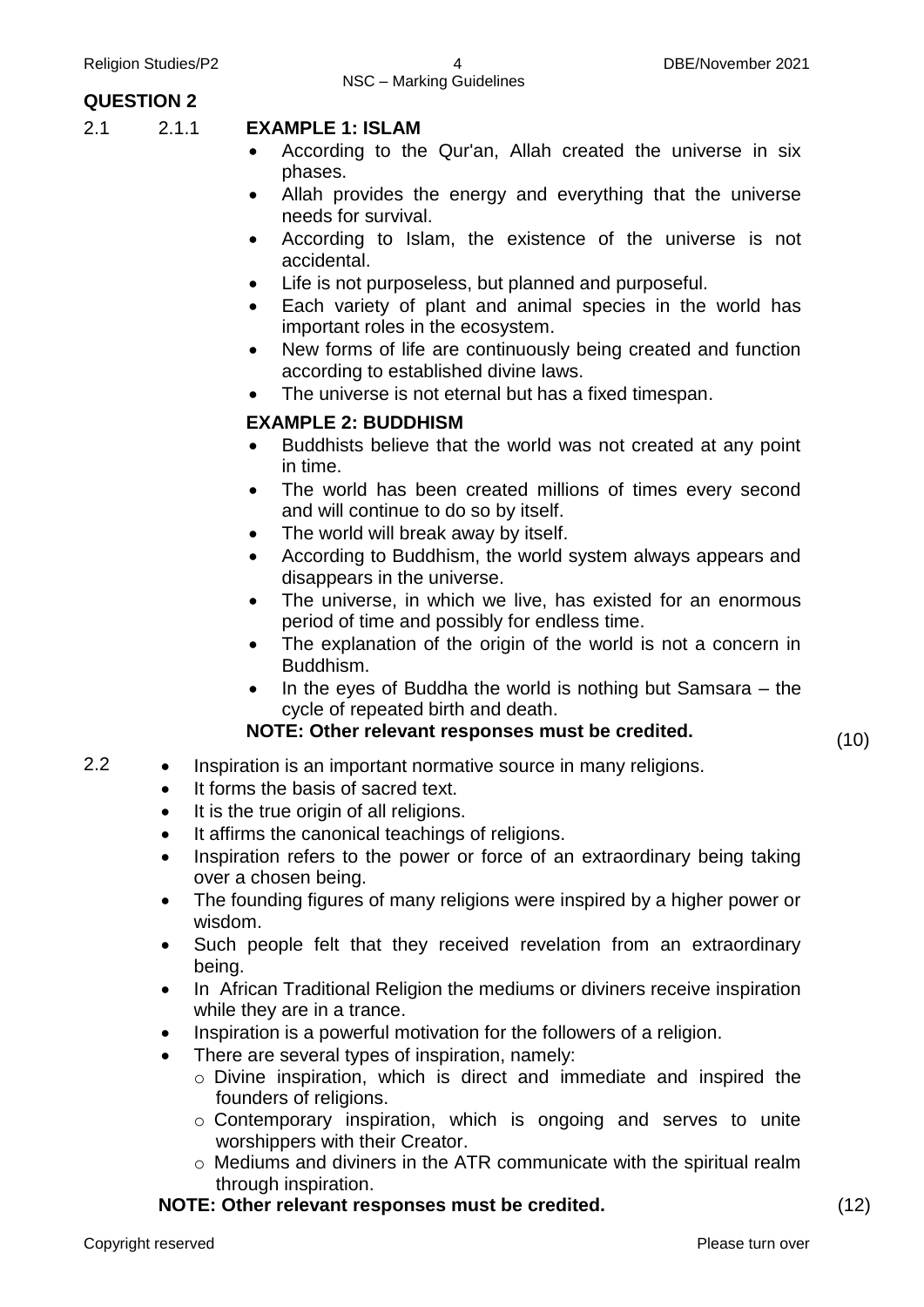#### Religion Studies/P2 **5** 5 DBE/November 2021 NSC – Marking Guidelines

#### 2.3 **Grammar and historical context**

- This means that the writings must be understood within the context of the time and circumstances in which the text was written.
- **Clearest meaning**
- The meaning that is clearest to the reader should be considered.
- **Meaning of words**
- The meaning of words often changes over time and context.
- **Plan, purpose and context**
- The writing plan or structure of the whole document must be taken into account.
- **Figurative language**
- Figurative language used in sacred texts must not be interpreted literally.
- **Other sacred texts**
- Sacred texts may be used to interpret other sacred texts on the same topic because there is consistency among teachings of a religion and its sacred texts.

#### **NOTE: Credit any TWO of the above.** (8)

| 2.4<br>2.4.1 | <b>ROMAN CATHOLIC</b>                                                                                                                                                                                                                                                                         | <b>PROTESTANT</b>                                                                                                                                                                    |
|--------------|-----------------------------------------------------------------------------------------------------------------------------------------------------------------------------------------------------------------------------------------------------------------------------------------------|--------------------------------------------------------------------------------------------------------------------------------------------------------------------------------------|
|              | The Roman Catholic<br>Church sees itself as the<br>original church of Christ.<br>The Holy Spirit comes from<br>God the Father and Son.                                                                                                                                                        | They believe that faith is<br>$\bullet$<br>the key to salvation.<br>Salvation is the gift given<br>$\bullet$<br>freely through the work of<br>Jesus Christ, who died for<br>sinners. |
|              | <b>EASTERN ORTHODOX</b>                                                                                                                                                                                                                                                                       |                                                                                                                                                                                      |
|              | They believe that they are<br>the rightly guided church.<br>The Holy Spirit comes from<br>God the Father only and<br>not the son.<br>The Eastern Orthodox<br>Church does not add the<br>Son because they believe<br>that this makes the Father<br>and the Son superior to<br>the Holy Spirit. |                                                                                                                                                                                      |

(12)

**NOTE: Other relevant responses must be credited.** 

**FOUR marks are allocated for naming TWO branches and EIGHT marks for differences. Of these, a maximum of SIX marks may be awarded if only one branch is discussed.**

Copyright reserved **Please turn over the Copyright reserved** Please turn over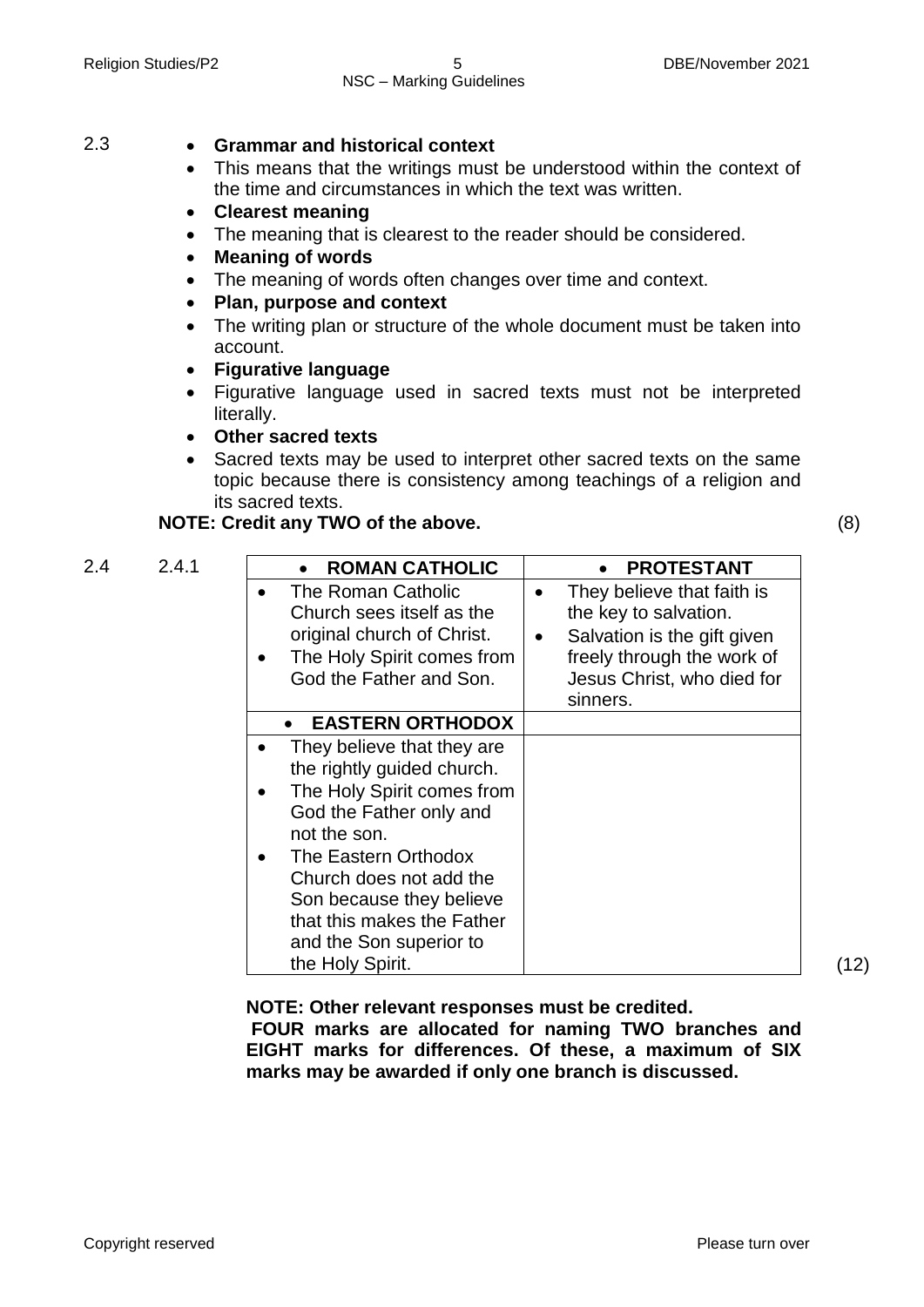### 2.4.1 **EXAMPLE 2: BUDDHISM**

|       | <b>THERAVADA</b><br><b>BUDDHISM</b>                                                                                                                                                                                                                          | <b>MAHAYANA</b><br><b>BUDDHISM</b>                                                                                                                                                        |
|-------|--------------------------------------------------------------------------------------------------------------------------------------------------------------------------------------------------------------------------------------------------------------|-------------------------------------------------------------------------------------------------------------------------------------------------------------------------------------------|
|       | 'Anatman' means that<br>ego/self prevents us from<br>becoming enlightened and<br>reaching Nirvana.<br><b>Theravada Buddhism</b><br>teaches that enlightenment<br>comes through an individual<br>effort, and not by intervention<br>of others or by any gods. | The followers of Mahayana<br>$\bullet$<br>strive to become Bodhisattva,<br>(one who is at the service of<br>the enlightenment of others).<br>They believe in collective<br>enlightenment. |
| 2.4.2 | THERAVADA BUDDHISM                                                                                                                                                                                                                                           | <b>MAHAYANA BUDDHISM</b>                                                                                                                                                                  |
|       | Theravada Buddhism is one<br>compact branch, with little or<br>no deviation in different parts<br>of the world.<br>The monastery has greater<br>$\bullet$<br>significance in Theravada<br>Buddhism than in other<br>branches.                                | Each group of the Mahayana<br>٠<br>Buddhism is governed by a<br>senior monk.<br>The senior monk is assisted<br>by council of the senior<br>monks and sometimes senior<br>nuns.            |

(8) **[50]**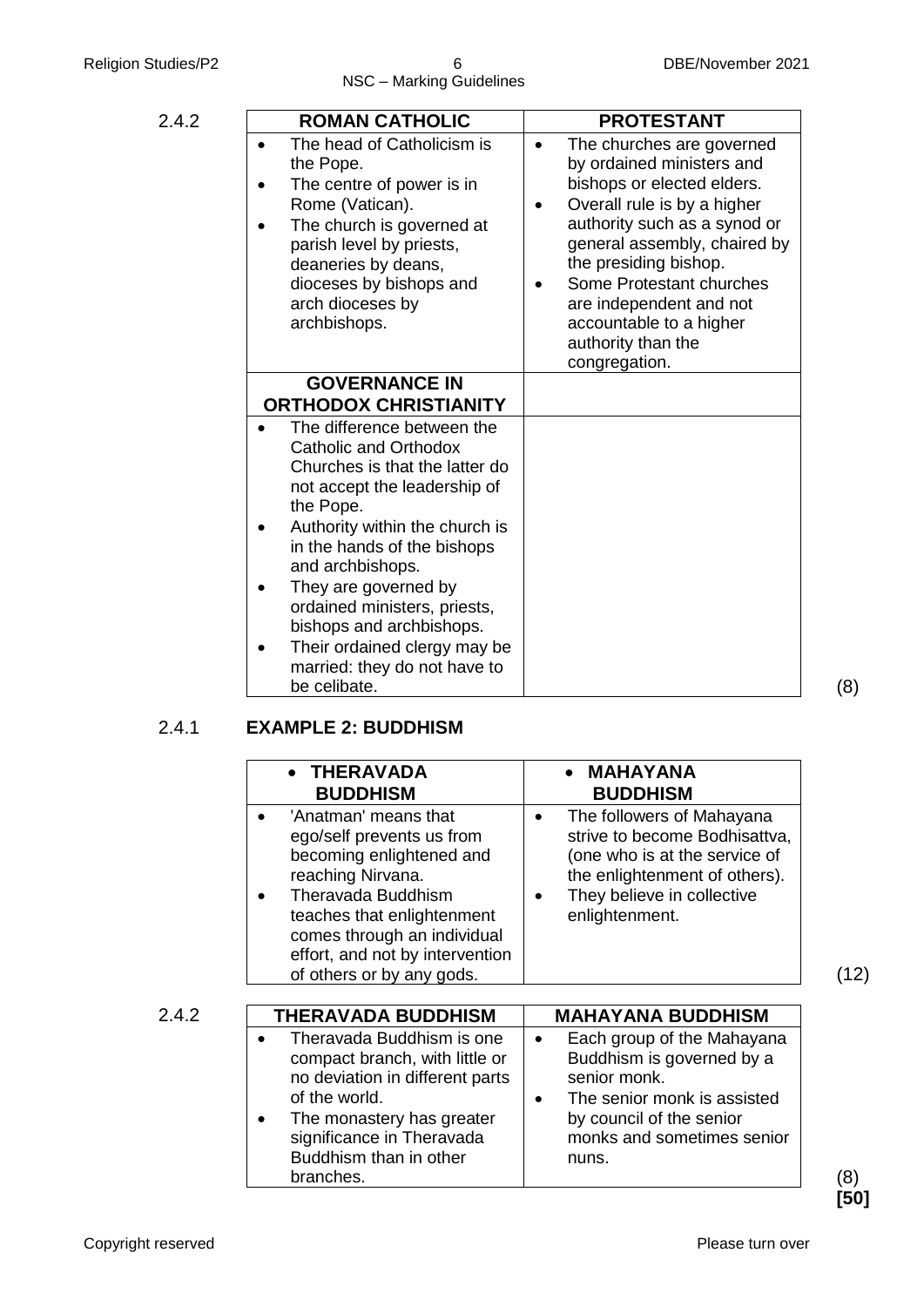## NSC – Marking Guidelines

#### **QUESTION 3**

- 3.1.1 The scientific theory of creation of the universe is called the Big Bang theory.
	- What existed before the Big Bang theory is not known.
	- There was a big explosion in space and within seconds the universe had appeared and expanded to an enormous size.
	- It happened about 13.7/ 15 billion years ago.
	- Small temperature differences in the initial explosion led to varying densities throughout the universe.
	- These eventually formed into clusters of matter and energy.
	- They formed vast collections of stars that we call galaxies.
	- Some galaxies condensed into a combination of stars and planets called solar systems.
	- Our earth belongs to one of the solar systems. (12)

#### 3.1.2 **EXAMPLE 1: TAOISM**

- In Taoism, the world and everything in it comes into being automatically as part of the activity of the Tao.
- It is not planned, but it is not unplanned.
- The Tao did not intend the world to exist, nor did it not want the world to exist.
- The world simply emerged as a tiny speck in the enormous 'bowl' of creation as the Tao continued on its path.
- According to Taoism the world consists of processes of creation and destruction.
- The Taoist view of the universe is based very much on their observation of the natural and human world.

#### **EXAMPLE 2: HINDUISM**

- To Hindus, the universe itself is the Creator.
- The Creator exists in either an active or passive state.
- The passive state is a state of rest, when nothing happens.
- After a very long time the Creator becomes active again.
- This is when part of the universe becomes different from other parts, and creation begins.
- Hindus often show creation as dance.
- The changing universe is the dancing of the .Creator. (12)

#### 3.2 3.2.1 **BUDDHISM**

- Buddhism does not have any account of creation.
- Therefore, Buddhists do not mind what scientists say about how the universe and how people came into being.
- Buddhism also believes that all life involves constant transformation and evolution.
- They believed in evolution long before Western scientists did.
- They believe in the continuity of all living beings.
- This explains why Buddhism has no problem with the idea that human beings may have evolved from more primitive, primate forms.
- This is in line with other Eastern religions. (8)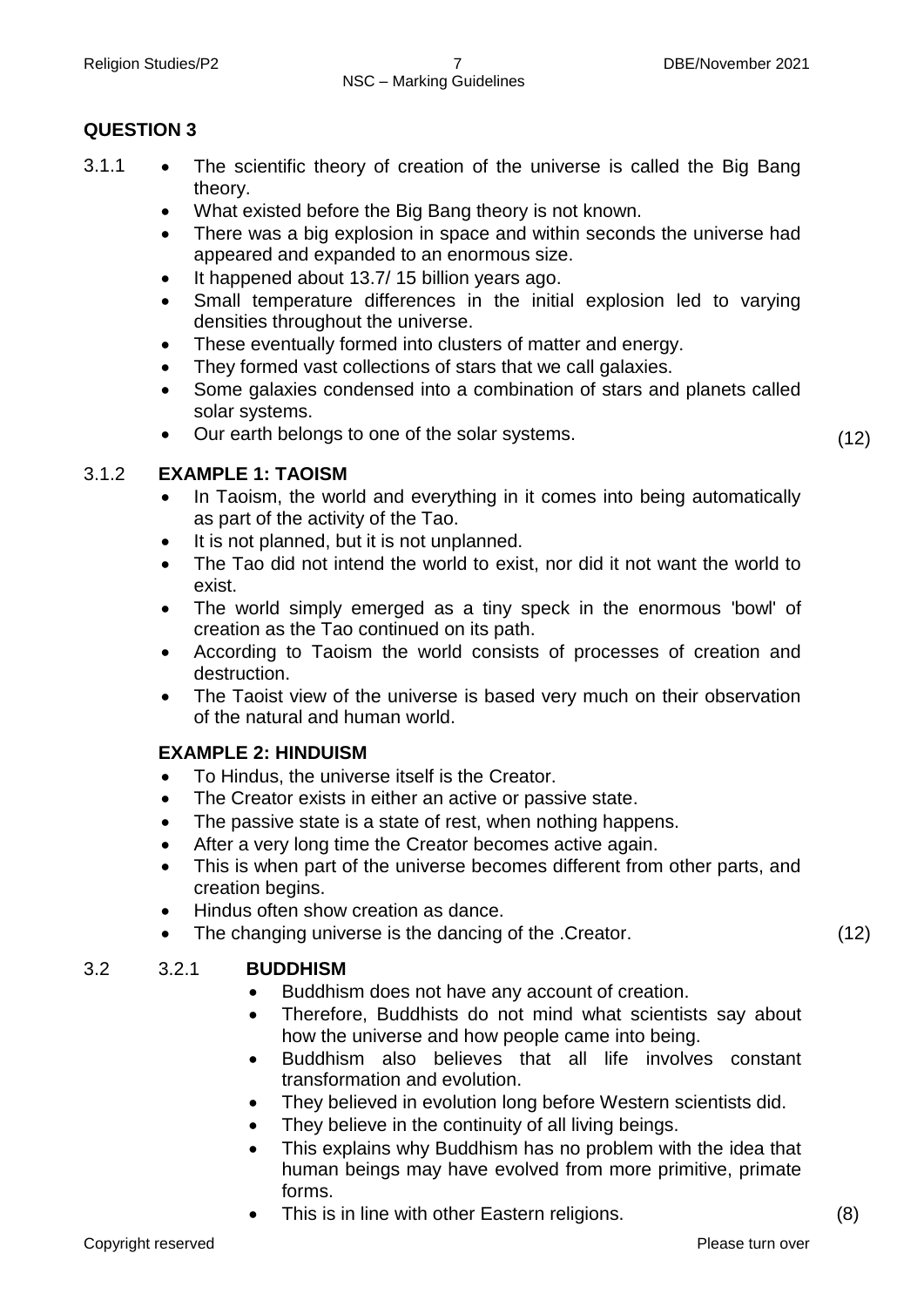#### 3.2.2 **CHRISTIANITY**

- Conservative Christians interpret the Bible quite literally.
- They reject the idea that humans might have evolved from ape-like forms.
- They believe that God created Adam and Eve as the first people on earth.
- They further believe that man was created in God's image.
- Darwin's theory, then, is seen as an affront to the Biblical account of Creation.
- Some Christians believe that the Bible should be interpreted symbolically and not literally.
- These people believe that there is no conflict between science and religion.
- Christianity's response is like that of the other two Abrahamic faiths: the conservatives reject Darwin's theory, while liberals merge it into a more flexible interpretation of sacred text. (10)

#### 3.2.3 **HINDUISM**

- Hindus have no problem with evolution because they believe that the universe is based on evolution.
- Hindus believe that they have a more advanced theory of evolution than the scientific theory.
- Hinduism provides a more comprehensive view of evolution, because it is not limited to physical but includes spiritual evolution.
- Hindus believe that you have control over both your spiritual and physical evolution.
- According to Hinduism, if one lives a good life, one will gradually evolve through many rebirths until one is spiritually advanced.
- Retrogression of the soul is also possible.
- While Hinduism has no issues with Darwin's theory, its main focus is on spiritual evolution/ retrogression. (8)

**NOTE: Other relevant responses must be credited. [50]**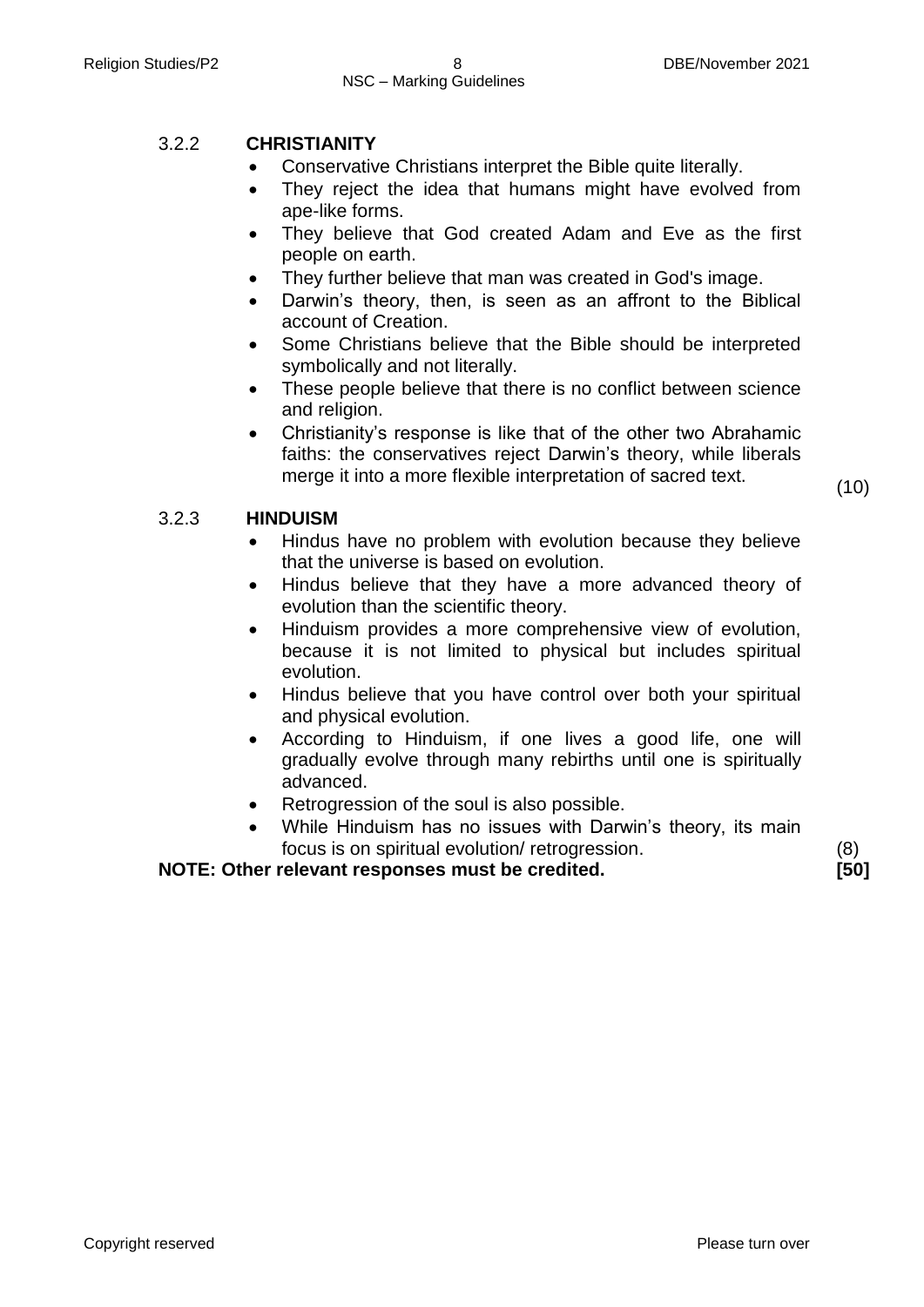#### **QUESTION 4**

#### 4.1 **EXAMPLE 1:**

#### **AGNOSTICISM**

- Agnosticism comes from Greek, 'a' meaning 'without' and 'gnosis' meaning 'knowledge'.
- This refers to uncertainty about knowledge of God.
- The term was first used by a philosopher called TH Huxley in 1869.
- Darwin's theory of human evolution challenged the idea of a supreme Creator, and provided an alternative world view for agnostics.
- Agnostics believe that it is not possible to either prove or disprove the existence of God or a supernatural being.
- Agnostics are sceptical about religious teachings.
- They reject religious doctrine; especially religion that claims to have knowledge of the divine.

#### **EXAMPLE 2:**

- **ATHEISM**
- Atheists reject the belief that divine or supernatural powers exist.
- There are different degrees of atheism.
- Soft or neutral atheists do not actively reject the existence of a supernatural being.
- Strong or positive atheists believe there is evidence to support their atheistic views.
- In some cases soft atheists reject both theism and strong atheism.
- This is because they feel both world views depend on proof to support their claims.
- Atheists often turn to science to explain the nature of the universe, rather than relying on faith. (12)

#### 4.2 **ADVANTAGES**

- A secular worldview leads to the separation of religion and state.
- Development of democratic government.
- Secular laws become the highest laws in the world.
- Most religious people adapted to the secular view by accepting the separation of religion and the state.
- It promotes freedom of conscience and belief.
- It provides a framework of principles and ethical guidelines for life.
- Society has freedom to question the authority of religious teachings.
- Secular views led to the development of science and technology in society.
- It promotes freedom of speech where society can debate and question some of the traditional beliefs.
- Secular views led to the development of the Universal Declaration of Human Rights.
- It prevents the domination of one religion over others.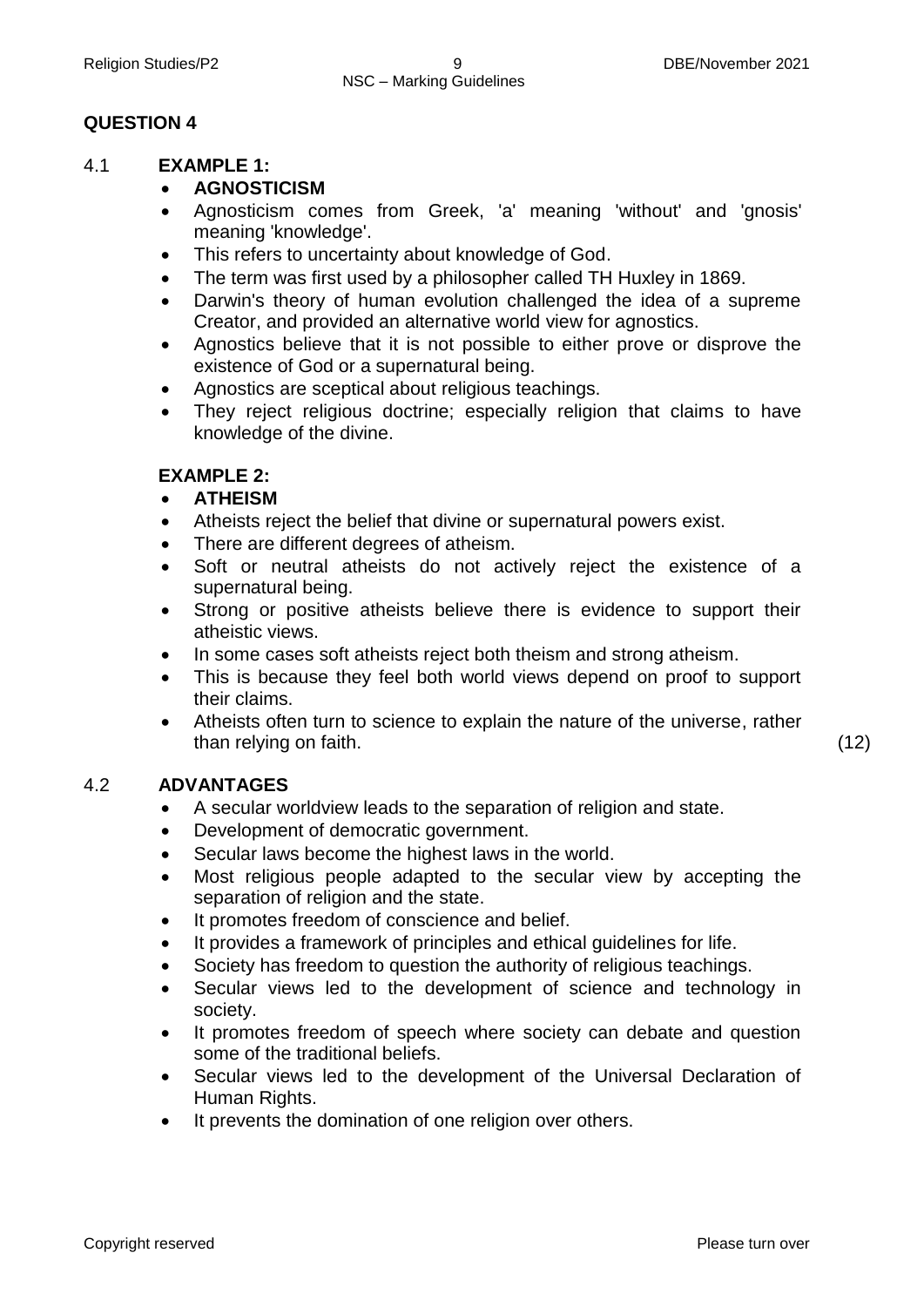#### **DISADVANTAGES**

- It undermines the role of religion.
- It provides an alternative set of norms and values.
- The conflicting values create confusion in society.
- Institutions such as marriage and family life are seen as less important, since they were traditionally based on religious teachings.

**NOTE: A maximum of TWELVE marks may be awarded if only 'advantages' or only 'disadvantages' are discussed.**

**Other relevant responses must be credited.** (16)

(10)

#### 4.3.1 **EXAMPLE 1: TAOISM**

- Taoists have a very sophisticated idea about the nature of what we might call 'divinity'.
- Taoism teaches that it is impossible to describe divinity completely.
- 'Tao' means 'path'. It first meant path as in a 'path in a field'. Then it came to mean the 'path travelled by the stars', and finally, the 'path of the universe'.
- The divine is great, and creation happens in it.
- All things come from being, and being comes from non-being.
- Taoism teaches that non-being is the ultimate or the starting point of everything – it is bigger, in a sense, than being.
- The divine is huge and spacious. Creation happens in it and pours forth from it.
- Everything consists of two forces; yin and yang.

#### **EXAMPLE 2: CHRISTIANITY**

- Christians believe in the existence of a supreme and divine being known as God.
- God is eternal, which means that God does not have a beginning or an end.
- God himself was not created, as He is the source of all life.
- God manifests Himself as three persons. This doctrine is called 'Holy Trinity'.
- God the Father is the creator and controller of everything in the universe.
- God the Son is the Liberator/ Saviour of all humanity.
- God the Holy Spirit is counsellor of Christians and advocate for their cause.

#### **NOTE: Other relevant responses must be credited.**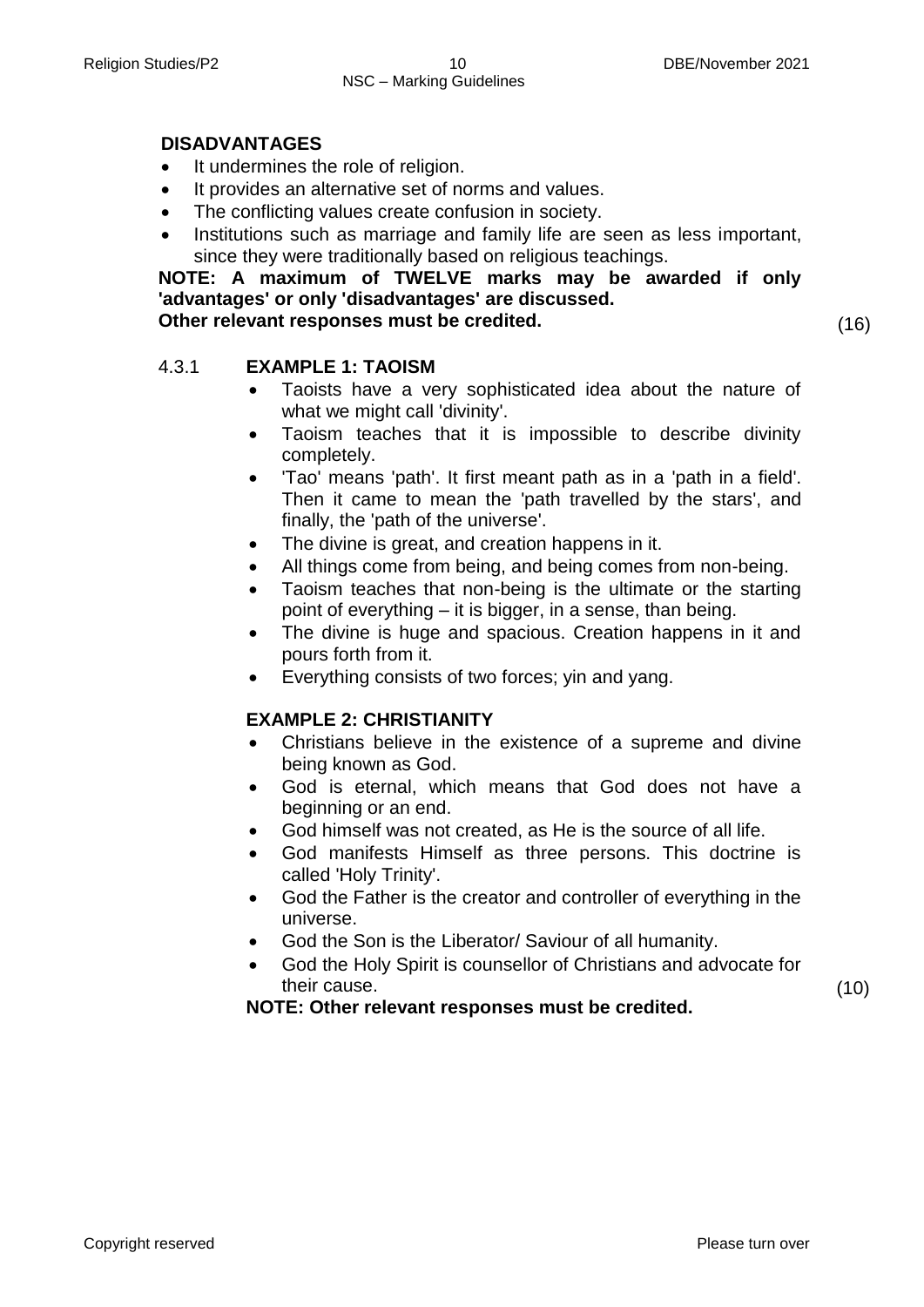#### 4.3.2 **EXAMPLE 1: TAOISM**

- The Taoist point of view on death is that we should appreciate life in order to accept death.
- When one realises that what makes life wonderful is its cyclical processes, it becomes easier to accept that life.
- In this religion, death is simply a process of transformation in which one goes from one form to another.
- It means that one has been part of the universe from the start and will continue to be a joy and sadness.
- In the Taoist view, one should not be afraid of death, one should make fun of it.
- In this religion, one does not need life after death in some kind of heaven or the kind of life after death that is found in Hinduism.
- One only gets transformed and ends up elsewhere.

#### **EXAMPLE 2: CHRISTIANITY**

- According to Christianity, life does not cease with death, but continues beyond the grave.
- Those who die enter a new phase called paradise.
- Sinners go to hell where they are punished.
- On the Last Day, the ordinary world will no longer exist. The rule of God will prevail.
- Only those who will have lived according to the will of God will live eternal life.
- Death is not the end of life but a phase in the journey of human kind.
- Resurrection gives meaning to life. There is a Day of Resurrection during which the good and the evil will be dealt with according to their actions in this world. (12)

#### **NOTE: Other relevant responses must be credited.**

**[50]**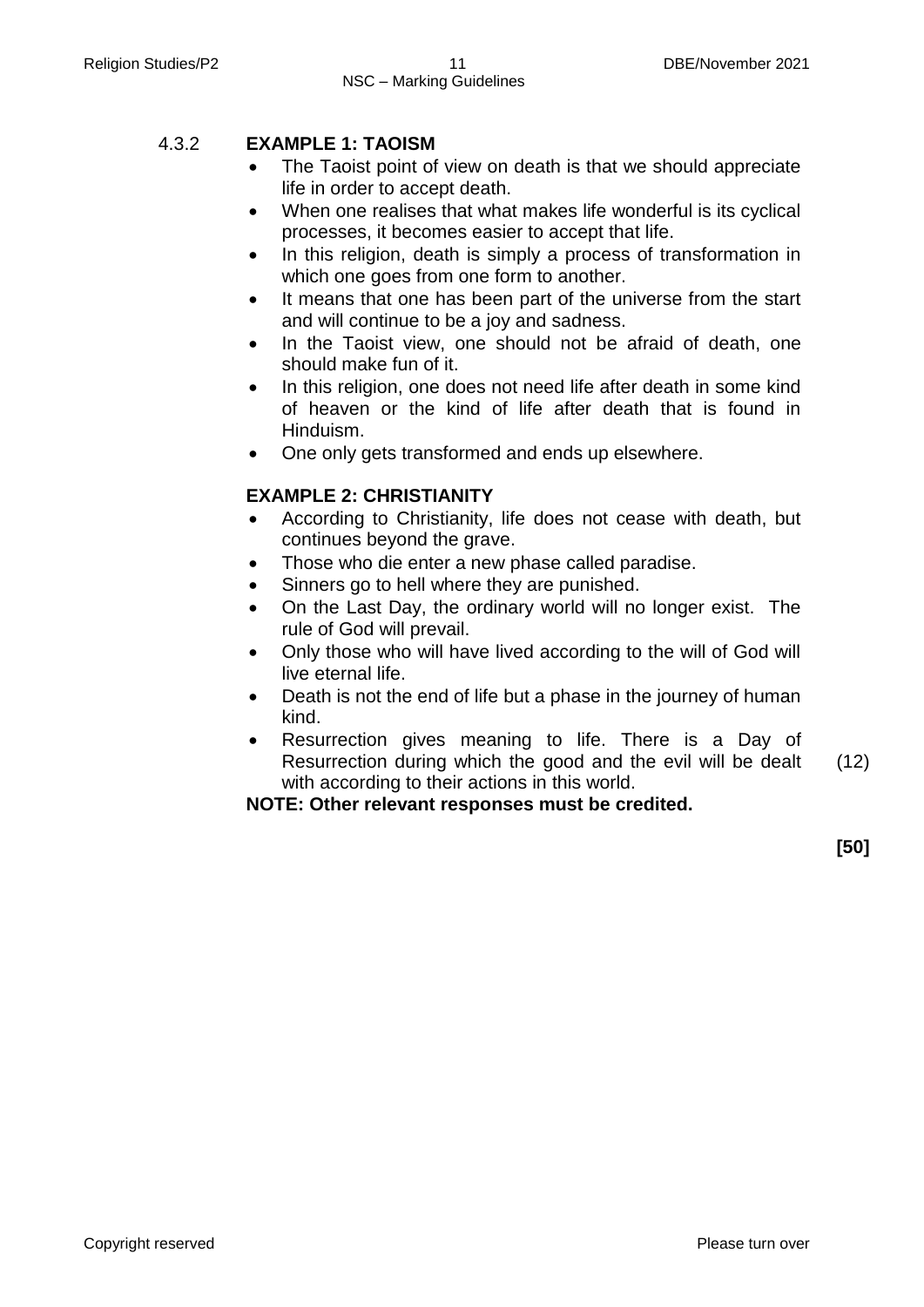#### **QUESTION 5**

- 5.1 South Africa adopted a new constitution, which contains the Bill of Rights.
	- The Bill of Rights states that everyone has the right to freedom of religion, belief and opinion.
	- Everyone is protected by the Constitution to practise his/her beliefs.
	- Section 9, the equality clause, prohibits unfair discrimination on various grounds including religion.
	- The Human Rights Commission investigates cases of unfair discrimination, including religious discrimination.
	- The school curriculum teaches understanding and tolerance of all religions.
	- This is done through subjects such as Life Orientation and Religion Studies.
	- The national broadcaster, the SABC, provides religious coverage for all religions.
	- In the opening of Parliament various political and religious leaders commit themselves to the Greater Deity.
	- Public holiday celebrations are addressed by religious leaders of different r dono nonday constraint to discussed by religious reducted of different (10)<br>faiths.

- 5.2 The Programme for Christian-Muslim Relations in Africa focuses on Christian-Muslim relations.
	- The African Council of Religious Leaders focuses on bringing together all religious leaders and their communities, in a common commitment to  $\beta$  peace.  $(4)$

5.3 • Bringing together religious communities, civil society, private sector and government.

- Commissioning meeting of religious leaders who take the IFAPA decisions.
- Organising subregional summits.
- Establishing and registering national chapters.
- Sending interfaith delegations to conflict risk areas.
- Participating in the legislative election in Togo.
- Organising exchange visits between landmine victims and survivors from Ethiopia, South Sudan and Uganda.
- Participating in the World Social Forum held in Kenya (2007).
- Sending a women's delegation to Nordic countries.
- Forming IFAPA Women Network.
- Organising the Nakanyoni Youth Peace Camp.
- Holding the first continental interfaith youth consultation.
- Establishing regional Youth Network. (14)